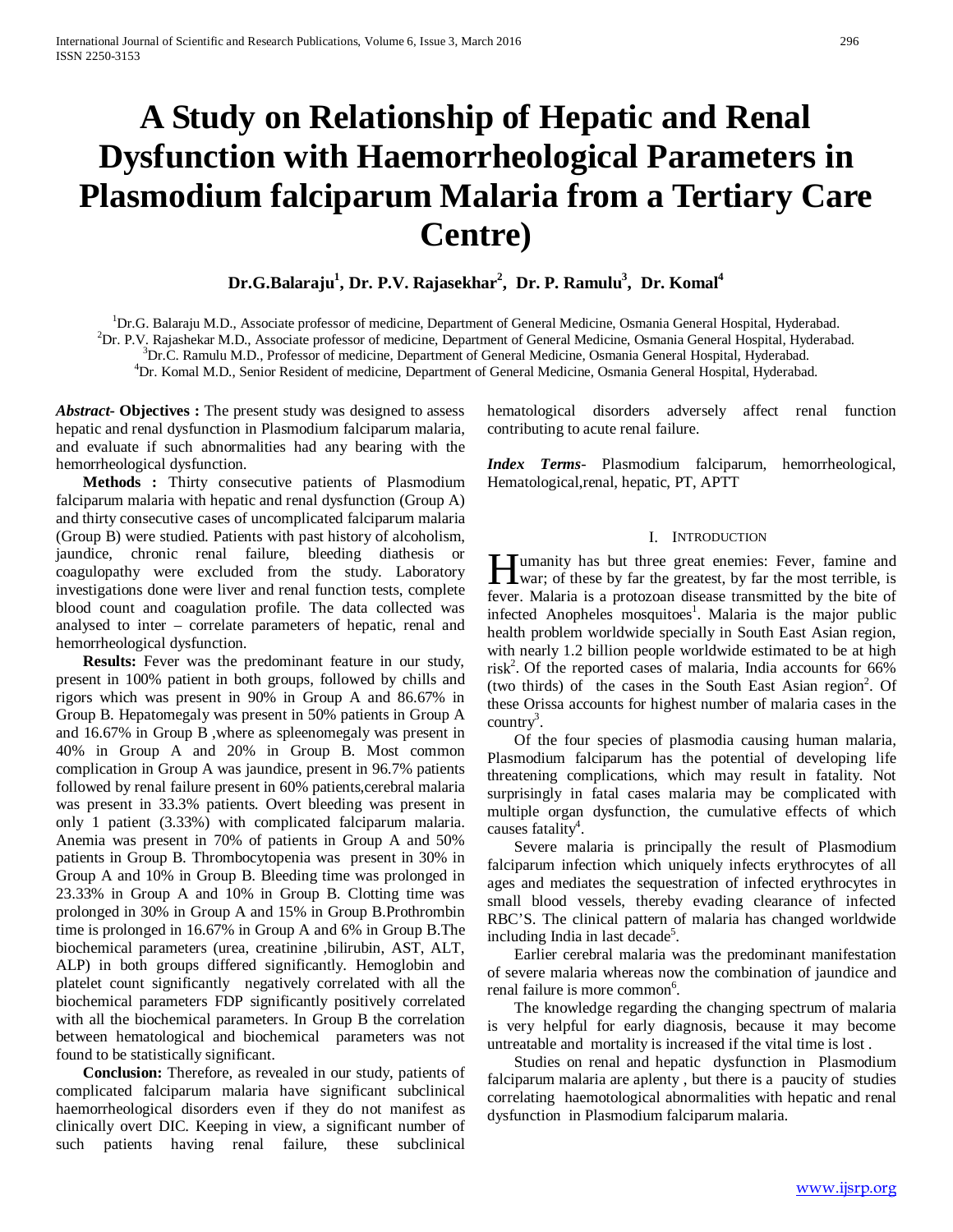The present study was designed to assess hepatic and renal dysfunction in Plasmodium falciparum malaria, and evaluate if such abnormalities had any bearing with the heamotological dysfunction.

# II. AIMS AND OBJECTIVES

 To study the clinical profile, renal and hepatic dysfunction and the relationship between renal and hepatic dysfunction with hematological parameters in falciparum malaria patients.

## **Materials and Methods**

 Present study was prospective observational study done on 60 patients who were malaria positive by smear/ immune chromotographic method, admitted in medical wards in Osmania General Hospital ,Hyderabad, Telangana From September 2012 -14. 30 malaria patients with renal and hepatic dysfunction(Group A) and 30 without any complication(Group B) were taken into study.

 All malaria patients positive for Plasmodium falciparum by smear or immune chromatographic methods >15 years were included in the study. Malaria patients <15 years of age, positive for P.vivax and mixed infection, those with history of chronic liver disease, chronic renal failure, alcoholism, jaundice, bleeding diathesis and coagulopathy were excluded from the study.

 Data was collected on standard proformas with detailed medical history, physical examination and investigations. Microscopy and smear for plasmodium species and RDT if required, hemoglobin, total and differential counts, platelet count, bleeding and clotting time, PT/APTT, FDP, random blood

sugars, blood urea, serum creatinine, liver function tests : bilirubin with fractionation and enzymes were done in all patients. Blood culture and sensitivity, CSF analysis, chest X ray and ultrasound abdomen were done wherever found necessary.

 **STATISTICAL ANALYSIS:** For continuous variables mean and standard deviation were calculated. The values obtained for each group were analyzed using the paired t-test to assess the significance. The correlation between different parameters calculated using two tailed pearson coefficient. A 'p' value of  $< 0.05$  is taken as a measure of significance. A 'p' value of <0.01 is taken as highly significant. QUICKCALC statistical software is used.

# III. RESULTS

 30 consecutive cases of Plasmodium falciparum malaria with hepatic or renal dysfunction or both (Group A), and 30 consecutive cases of uncomplicated falciparum malaria (Group B) were included as subjects. The age of the patients studied ranged between 15-70 years, with a mean age of 34.26years in Group A & 34.2 years in Group B. Majority of the patients were between 21 and 30 years

 The incidence of malaria in males was more than in females which is shown in Figure1.

 Clinical presentations encountered are summarized in Table 1. Laboratory parameters assessed, including haemorrheological parameters are summarized in Tables 2. The results of statistical analysis to deduce Pearson's correlation coefficient  $(2 - tailed)$ between LFTs, RFTs and haemorrheological parameters in Groups A and B are presented in Tables 3 to 6.

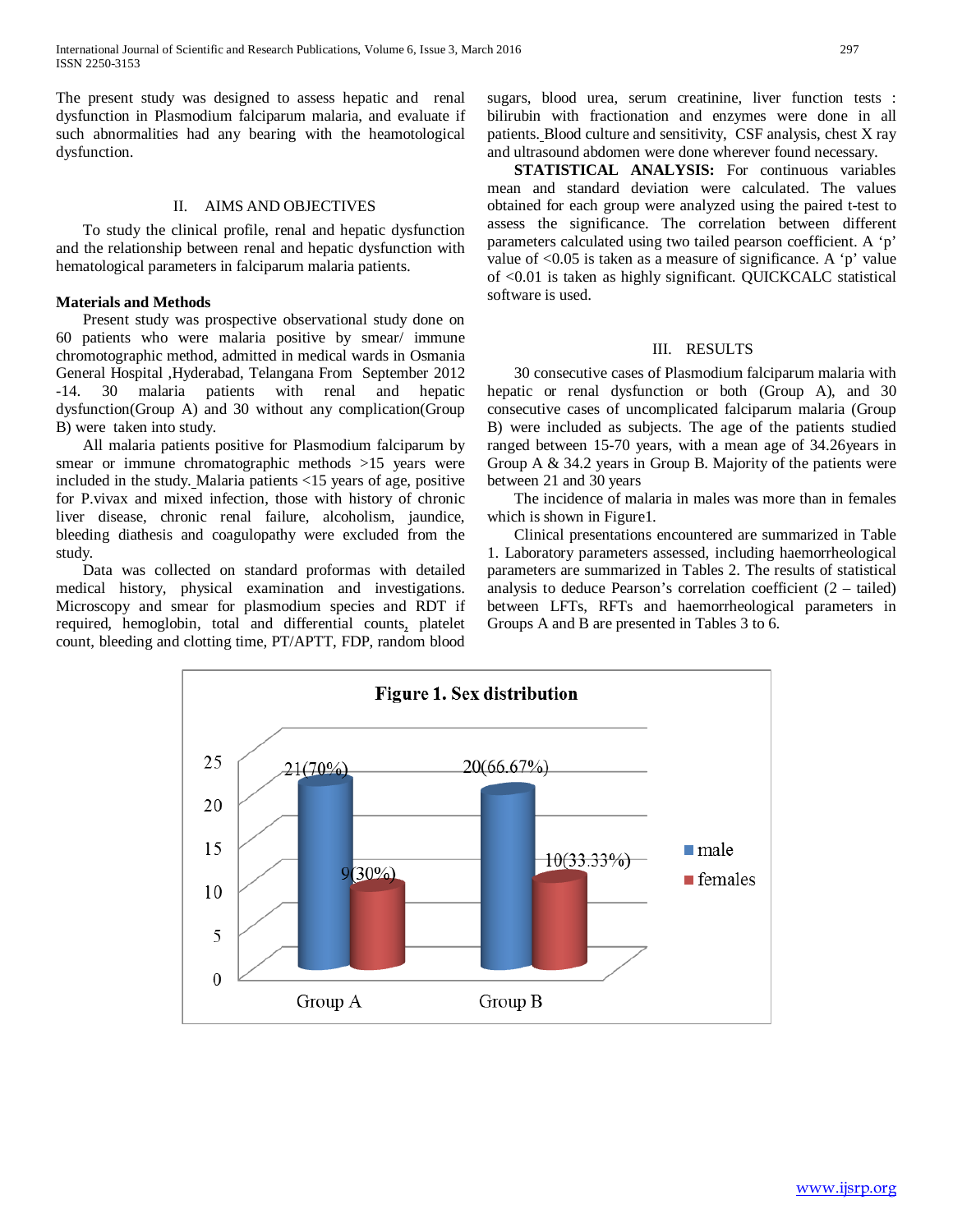| <b>Clinical features</b>    | Group A: Number & % | Group B: Number & % |
|-----------------------------|---------------------|---------------------|
| Fever                       | 30 (100%)           | 30 (100%)           |
| <b>Chills &amp;rigors</b>   | 27 (90%)            | 26 (86.67%)         |
| Headache, myalgias          | 25 (83.33%)         | 18(60%)             |
| Anemia                      | 21 (70%)            | 15(50%)             |
| <b>Icterus</b>              | 29 (96.67%)         |                     |
| Hepatomegaly                | 15 (50%)            | 5(16.67%)           |
| Spleenomegaly               | 12 (40%)            | 6(20%)              |
| <b>Disorientation</b>       | 10 (33.33%)         |                     |
| <b>Convulsions</b>          | 2(6.67%)            |                     |
| Oliguria                    | 18 (60%)            |                     |
| <b>Respiratory distress</b> | 6(20%)              |                     |
| <b>Overt bleeding</b>       | 1(3.33%)            |                     |

# **Table 1: Clinical features in falciparum patients** :

**Table 2: Hematological and biochemical parameters in group A&B ( mean values with standard deviation) and comparision with other studies**

|                       | <b>Group A</b>   | <b>Group B</b>   | <b>Statistical</b><br>significance | <b>MISHRA</b><br>et al<br><b>STUDY</b> |
|-----------------------|------------------|------------------|------------------------------------|----------------------------------------|
| Hemoglobin(gm%        | $9.87 + 1.96$    | $11.29 + 1.73$   | 0.014(S)                           | $0.42$ (NS)                            |
| <b>Platelet count</b> | $1.80 + 0.93$    | $2.63 + 1.01$    | 0.0019(S)                          | $0.42$ (NS)                            |
| Bleedingtime(sec)     | $118.10 + 47.5$  | $110.67 + 46.7$  | $0.5986$ (NS)                      | $0.14$ (NS)                            |
| Clotting time(sec)    | $486.67 + 181.3$ | $412.21 + 151.2$ | $0.167$ (NS)                       | $0.11$ (NS)                            |
| <b>PT</b>             | $14.94 + 6.98$   | $13.80 + 6.47$   | 0.527(NS)                          | 0.034(S)                               |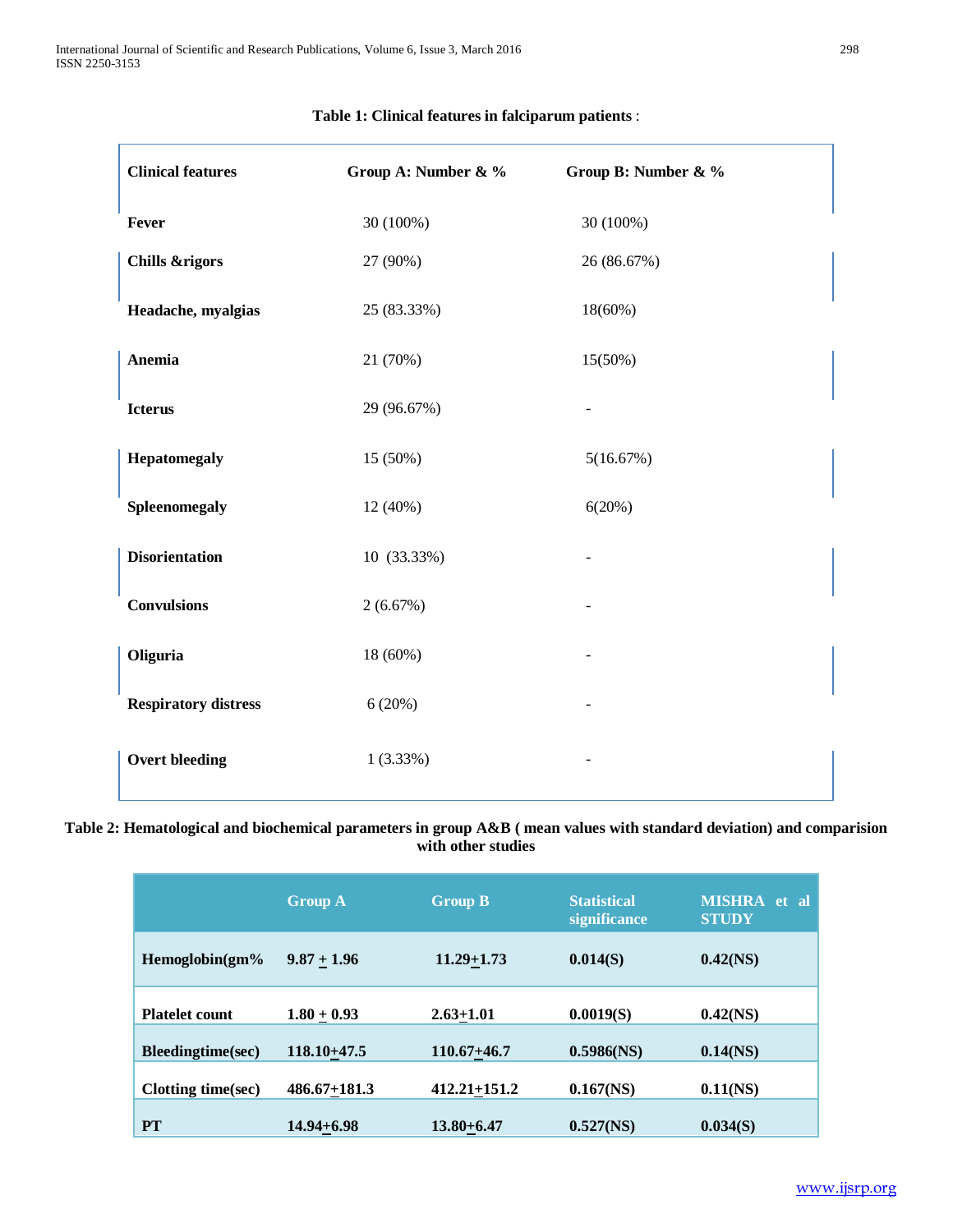| <b>APTT</b>       | 38.89+14.70      | $36.31 + 13.24$ | $0.417$ (NS)  | <0.0001(S)  |
|-------------------|------------------|-----------------|---------------|-------------|
| <b>FDP</b>        | $500.31 + 303.3$ | 379.83+218.4    | $0.1023$ (NS) | 0.0014(S)   |
| Urea $(mg/dl)$    | 118.38+125.3     | $31.2 + 5.64$   | 0.0009(S)     | < 0.0001(s) |
|                   |                  |                 |               |             |
| <b>Creatinine</b> | $3.35 + 3.42$    | $0.92 + 0.18$   | 0.0006(S)     | < 0.0001(s) |
| <b>Bilirubin</b>  | $12.26 + 7.83$   | $0.76 + 0.29$   | <0.0001(S)    | <0.0001(s)  |
| <b>AST</b>        | $165.03 + 121.6$ | $28.3 + 7.72$   | < 0.0001(S)   | < 0.0001(s) |
| <b>ALT</b>        | $88.67 + 65.3$   | $28.5 + 7.46$   | <0.0001(S)    | 0.0038(s)   |
| <b>ALP</b>        | 139.03+78.95     | $79.90 + 19$    | 0.0009(S)     | 0.0023(s)   |

The biochemical parameters (urea, creatinine, bilirubin, AST, ALT,ALP) in both groups differed significantly.

|             |   | <b>BILIRUBIN</b> | AST      | <b>ALT</b> | <b>ALP</b> | <b>UREA</b> |
|-------------|---|------------------|----------|------------|------------|-------------|
| Hb(gm %)    | r | $-0.581$         | $-0.485$ | $-0.403$   | $-0.411$   | $-0.681$    |
|             | p | 0.0008           | 0.007    | 0.027      | 0.024      | 0.0000      |
| Platelets   | r | $-0.638$         | $-0.551$ | $-0.469$   | $-0.431$   | $-0.580$    |
|             | p | 0.0001           | 0.0016   | 0.009      | 0.017      | 0.0008      |
| <b>BT</b>   | r | 0.564            | 0.386    | 0.322      | 0.425      | 0.579       |
|             | p | 0.0012           | 0.0353   | 0.082      | 0.019      | 0.0008      |
| <b>PT</b>   | r | 0.430            | 0.484    | 0.506      | 0.367      | 0.092       |
|             | p | 0.017            | 0.006    | 0.004      | 0.005      | 0.630       |
| <b>APTT</b> | r | 0.518            | 0.399    | 0.285      | 0.313      | 0.352       |
|             | р | 0.003            | 0.028    | 0.127      | 0.092      | 0.056       |
| <b>FDP</b>  | r | 0.590            | 0.646    | 0.567      | 0.5        | 0.541       |
|             | p | 0.0006           | 0.0001   | 0.001      | 0.005      | 0.002       |

|  | Table 3 :Correlation between hematological parameters renal function tests and liver function tests (group A) |
|--|---------------------------------------------------------------------------------------------------------------|
|--|---------------------------------------------------------------------------------------------------------------|

 Hemoglobin and platelet count significantly negatively correlated with all the biochemical parameters. Bleeding time significantly correlated positively with Bilirubin, AST, ALP, Urea and creatinine but not with ALT. Prothrombin time significantly positively correlated with Bilirubin, AST, ALT,

.

ALP , Creatinine but not with urea. APTT significantly positively correlated with bilirubin,AST and creatinine but not with ALT,ALP and Urea.

 FDP significantly positively correlated with all the biochemical parameters.

| Table 4: Correlation between hematological parameters, renal function tests and liver function tests (group B) |  |  |
|----------------------------------------------------------------------------------------------------------------|--|--|
|                                                                                                                |  |  |

|                  |              | <b>BILIRUBIN</b> | AST       | <b>ALT</b> | ALP      | <b>UREA</b> | <b>CREATININ</b> |
|------------------|--------------|------------------|-----------|------------|----------|-------------|------------------|
|                  |              |                  |           |            |          |             | E                |
| $Hb\%$           | r            | 0.286            | 0.167     | 0.181      | $-0.046$ | $-0.221$    | 0.043            |
|                  | D            | 0.125            | 0.377     | 0.340      | 0.810    | 0.240       | 0.822            |
| <b>PLATELETS</b> | r            | 0.133            | $-0.0169$ | $-0.065$   | $-0.424$ | $-0.108$    | 0.209            |
|                  | D            | 0.482            | 0.371     | 0.734      | 0.196    | 0.6445      | 0.268            |
| <b>BT</b>        | r            | $-0.120$         | $-0.029$  | $-0.068$   | 0.053    | $-0.088$    | 0.004            |
|                  | P            | 0.529            | 0.879     | 0.722      | 0.779    | 0.645       | 0.982            |
| <b>PT</b>        | r            | $-0.135$         | 0.074     | 0.031      | 0.143    | 0.033       | 0.069            |
|                  | $\mathbf{D}$ | 0.476            | 0.698     | 0.870      | 0.451    | 0.864       | 0.716            |
| <b>APTT</b>      | r            | $-0.168$         | 0.017     | $-0.066$   | 0.032    | 0.179       | $-0.123$         |
|                  | $\mathbf{D}$ | 0.376            | 0.927     | 0.730      | 0.867    | 0.344       | 0.519            |
| <b>FDP</b>       | r            | $-0.170$         | $-0.052$  | 0.026      | 0.107    | 0.152       | $-0.110$         |
|                  | p            | 0.369            | 0.786     | 0.892      | 0.573    | 0.423       | 0.564            |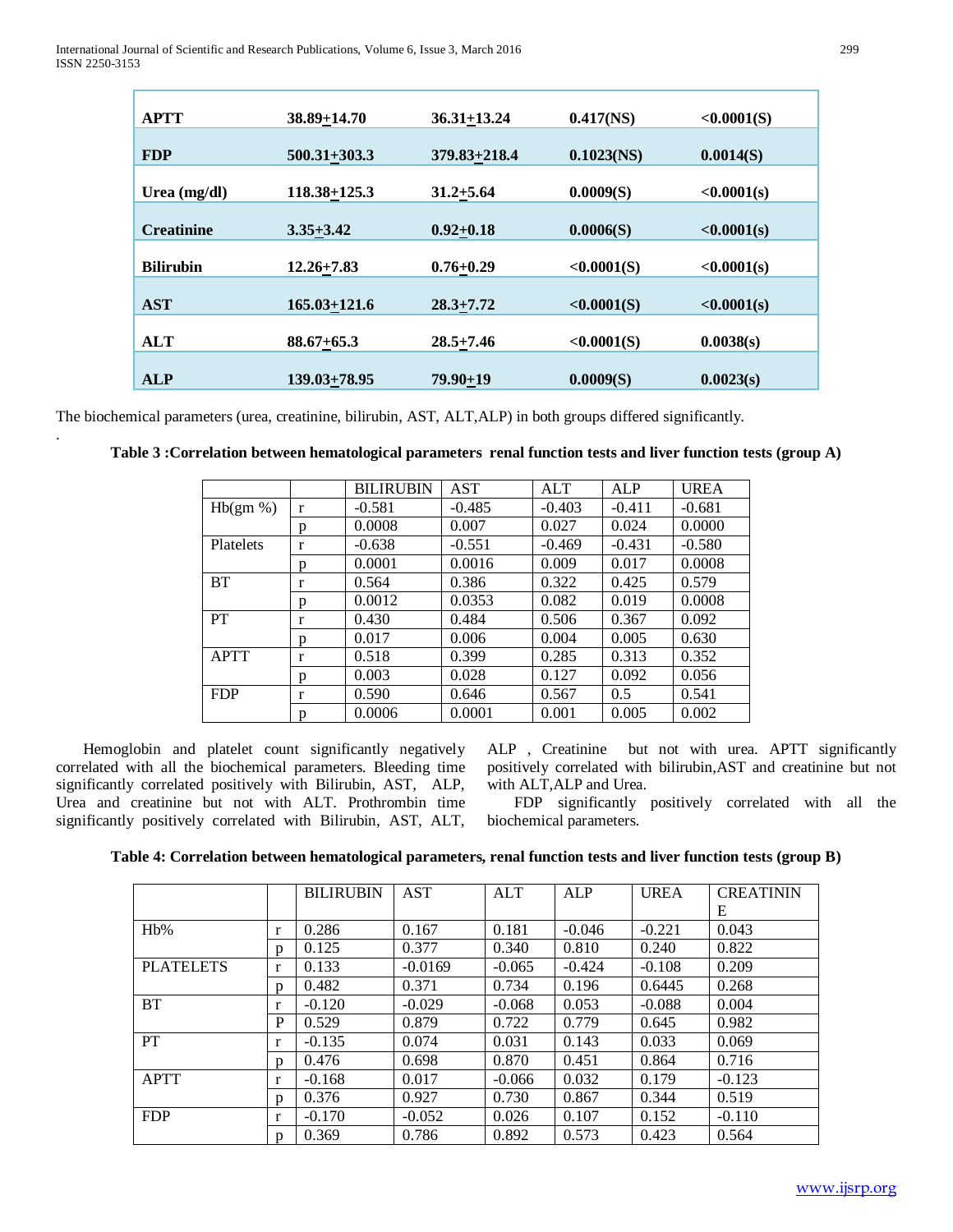In our study in Group B the correlation between hematological and biochemical parameters was not found to be statistically significant. Similarly, serum ALP levels negatively

correlated with BT but positively with both CT and APTT respectively.

|                  |   | <b>UREA</b> | <b>CREATININE</b> |
|------------------|---|-------------|-------------------|
| <b>BILIRUBIN</b> | R | 0.625       | 0.695             |
|                  | D | 0.0002      | 0.0000            |
| AST              | R | 0.443       | 0.445             |
|                  | D | 0.0141      | 0.0137            |
| ALT              | R | 0.303       | 0.311             |
|                  | D | 0.104       | 0.095             |
| ALP              | R | 0.459       | 0.483             |
|                  | D | 0.0123      | 0.0069            |

| Table 5: Correlation between renal function tests and liver function tests (group $A$ ) |
|-----------------------------------------------------------------------------------------|
|-----------------------------------------------------------------------------------------|

 In our study, bilirubin, AST and ALP correlated positively with urea and creatinine but ALT did not correlate to the degree of significance.

**Table 6: Correlation between renal function test and liver function test (group B)**

|                  |   | <b>UREA</b> | <b>CREATININE</b> |
|------------------|---|-------------|-------------------|
| <b>BILIRUBIN</b> | R | 0.024       | $-0.235$          |
|                  | P | 0.900       | 0.210             |
| <b>AST</b>       | R | 0.215       | $-0.089$          |
|                  | P | 0.253       | 0.639             |
| ALT              | R | 0.212       | $-0.015$          |
|                  | P | 0.262       | 0.936             |
| ALP              | R | $-0.060$    | $-0.277$          |
|                  | P | 0.754       | 0.138             |

In Group B bilirubin , AST, ALT, ALP did not correlate significantly with urea and creatinine.

## **IV.** DISCUSSION

 Thirty cases of *Plasmodium falciparum* malaria with hepatic or renal dysfunction or both (Group A), and thirty cases of uncomplicated falciparum malaria (Group B) were included as subjects. The age of the patients studied ranged between 15 and 70 years, with a mean age of 34.26 years in Group A and 34.2 years in the Group B. Maximum number of patients were in the age group 21-30 years. Falciparum malaria is usually a disease of the young due to their outdoor exposure and mobility. This observation is similar to other studies by DP Misra et  $al^3$ ., Das Sidhartha et al<sup>6</sup>., Kochar DK et al<sup>7</sup>., & Valluri Satya Prasad et al<sup>8</sup>., from India.

 The incidence of malaria in males was more than in females due to working pattern the males are more exposed to mosquito bites outdoors.

We have found that the levels of hemoglobin and platelets and other hepatic and renal parameters (Table 2) significantly differed in both the groups of falciparum malaria similar to a study by Mishra et  $al^3$ .

 In the present study hemoglobin and platelet count significantly negatively correlated with all the biochemical parameters. Association of hyperbilirubinemia with anemia is well recognised<sup>4</sup> and explained by increased red cell destruction occurring in complicated falciparum malaria<sup>6,9</sup>. Bleeding time significantly correlated positively with bilirubin, AST, ALP, Urea and creatinine but not with ALT similar to studies by DP Mishra et al<sup>3</sup>., and Hsu Wan-Ching, Lee et al<sup>10</sup>., Prothrombin time significantly positively correlated with bilirubin,AST,ALT, ALP , Creatinine but not with urea. APTT significantly positively correlated with bilirubin, AST and creatinine but not with ALT,ALP and Urea. The prolongation of BT, PT, APTT can be accounted for by the coagulopathy that was prevalent subclinically, and well recognised in patients with severe falciparum malaria $1,12$ . The significant positive correlation between values of bilirubin and serum urea and creatinine has previously been reported<sup>13</sup>. FDP significantly positively correlated with all the biochemical parameters.

 These findings are at par with those reported by previous investigators. In acute malaria coagulation cascade activity is accelerated with accelerated fibrinogen turnover, consumption of antithrombin III, reduced Factor XIII activity and increased concentration of fibrin degradation product. In severe infections, the prothrombin and partial thromboplastin times may be prolonged. This suggests, DIC is a major contributor for acute renal failure in these patients.

 In our study, bilirubin, AST and ALP correlated positively with urea and creatinine but ALT did not correlate to the degree